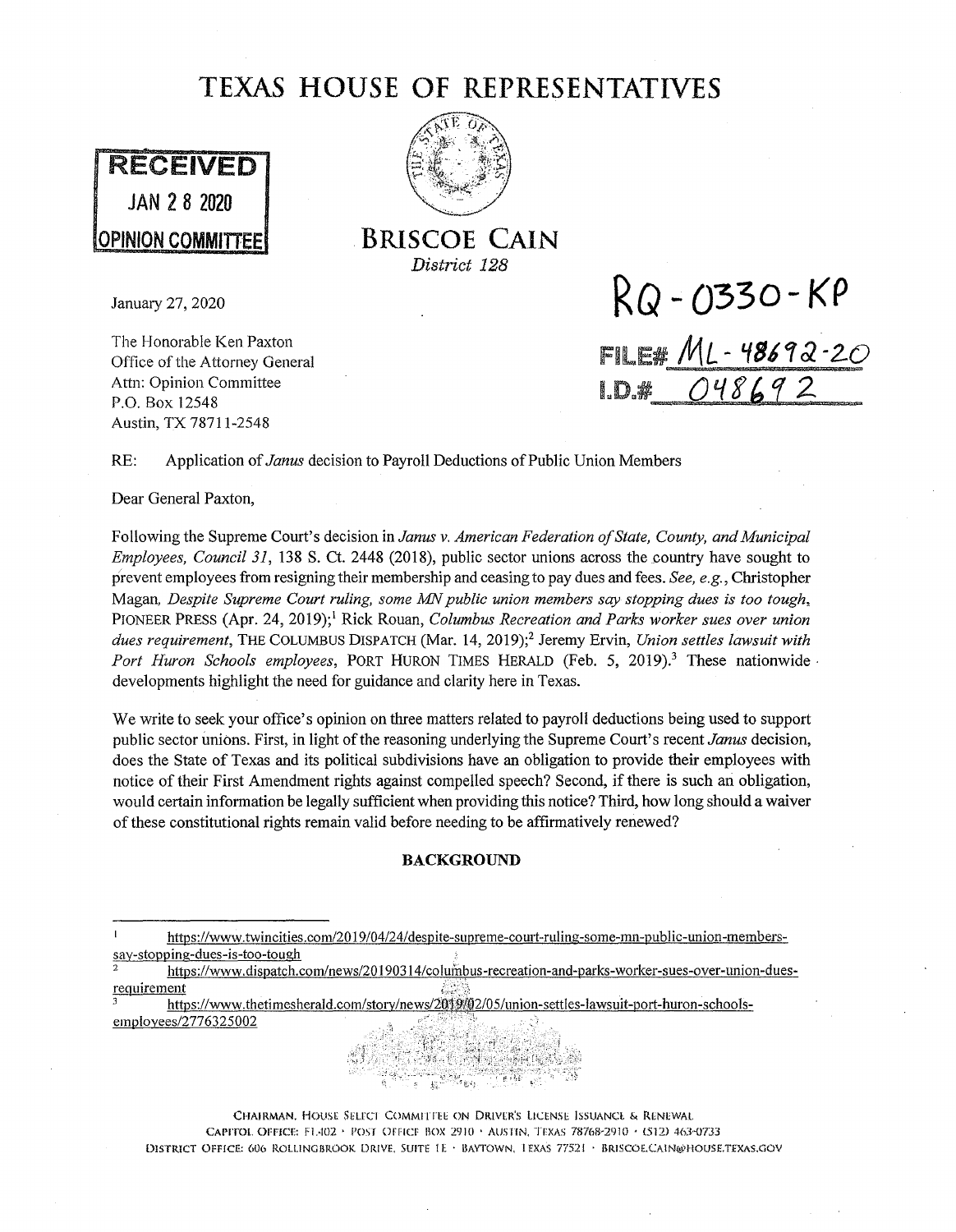

**BRISCOE CAIN**  *District 128* 

In Texas, "[a]n employee of a state agency may authorize a transfer each pay period from the employee's salary or wage payment for a membership fee in an eligible state employee organization" such as a public sector union. Tex. Gov't Code  $\S$  403.0165(a). In order to authorize payroll deductions to pay membership dues or fees, a state employee must "submit[] the form to the eligible organization to which the membership fees will be paid." 34 Texas Administrative Code,  $\S$  5.46(b)(1)(C)(ii). The authorization form is designed by the union and can be distributed to the employee after the form has been approved by the Comptroller of Public Accounts for the State of Texas. *See* 34 Texas Administrative Code, § 5.46(e)(1)(A). Once the deduction has been authorized, an employee's consent "shall remain in effect until an employee authorizes a change in the authorization." *Id.* 

There are similar provisions that pertain to certain local government employees as well. *See* Tex. Loe. Gov't Code § 141.008 (employees of municipalities with a population exceeding 10,000); § 155.001 (county employees); Tex. Educ. Code§ 22.001 (school district employees). While these provisions differ in some ways from their state-level equivalents, none of them require the local government employer to provide the employee requesting a payroll deduction with information on the associated waiver of First Amendment rights. Additionally, once the employee has authorized the payroll deduction, that authorization remains effective until the employee requests in writing that the deductions be discontinued. *See* Tex. Loe. Gov't Code§ 141.008(e); § 155.002(b); Tex. Educ. Code§ 22.00l(b).

The processes described above may now conflict with recent guidance handed down by the Supreme Court of the United States. With its decision in *Janus v. American Federation of State, County, and Municipal Employees, Council 31,* the Supreme Court significantly limited a state's ability to deduct union dues and fees from its employees' wages. Specifically, the Court held that forcing public employees to subsidize union speech "violates the free speech rights of nonmembers by compelling them to subsidize private speech on matters of substantial public concern." 138 S. Ct. 2448, 2460 (2018). While employees may still waive their First Amendment rights by agreeing to make monetary contributions to a public sector union, such a waiver "must be freely given and shown by 'clear and compelling' evidence" in order to be effective. *Id.* at 2486. This "clear and compelling" standard cannot be met "[u]nless employees clearly and affirmatively consent before any money is taken from them." *Id.* 

#### **ANALYSIS**

In *Janus,* the Supreme Court once again reaffirmed that the "fixed star in our constitutional constellation . . . is that no official, high or petty, can prescribe what shall be orthodox in politics, nationalism, religion, or other matters of opinion or *force citizens to confess by word or act their faith therein*." 138 S. Ct. at 2463 (quoting *West Virginia Bd. of Ed. v. Barnette, 31948* S. 624, 642 (1943) (emphasis added by the *Janus* 



CHAIRMAN, HOUSE SELECT COMMITTEE ON DRIVER'S LICENSE ISSUANCE & RENEWAL CAPITOL OFFICE: E1.402 • POST OFFICE BOX 2910 • AUSTIN, TEXAS 78768-2910 • (512) 463-0733 DISTRICT OFFICE: 606 ROLLINGBROOK DRIVE, SUITE 1E · BAYTOWN, 1 EXAS 77521 · BRISCOE.CAIN@HOUSE.TEXAS.GOV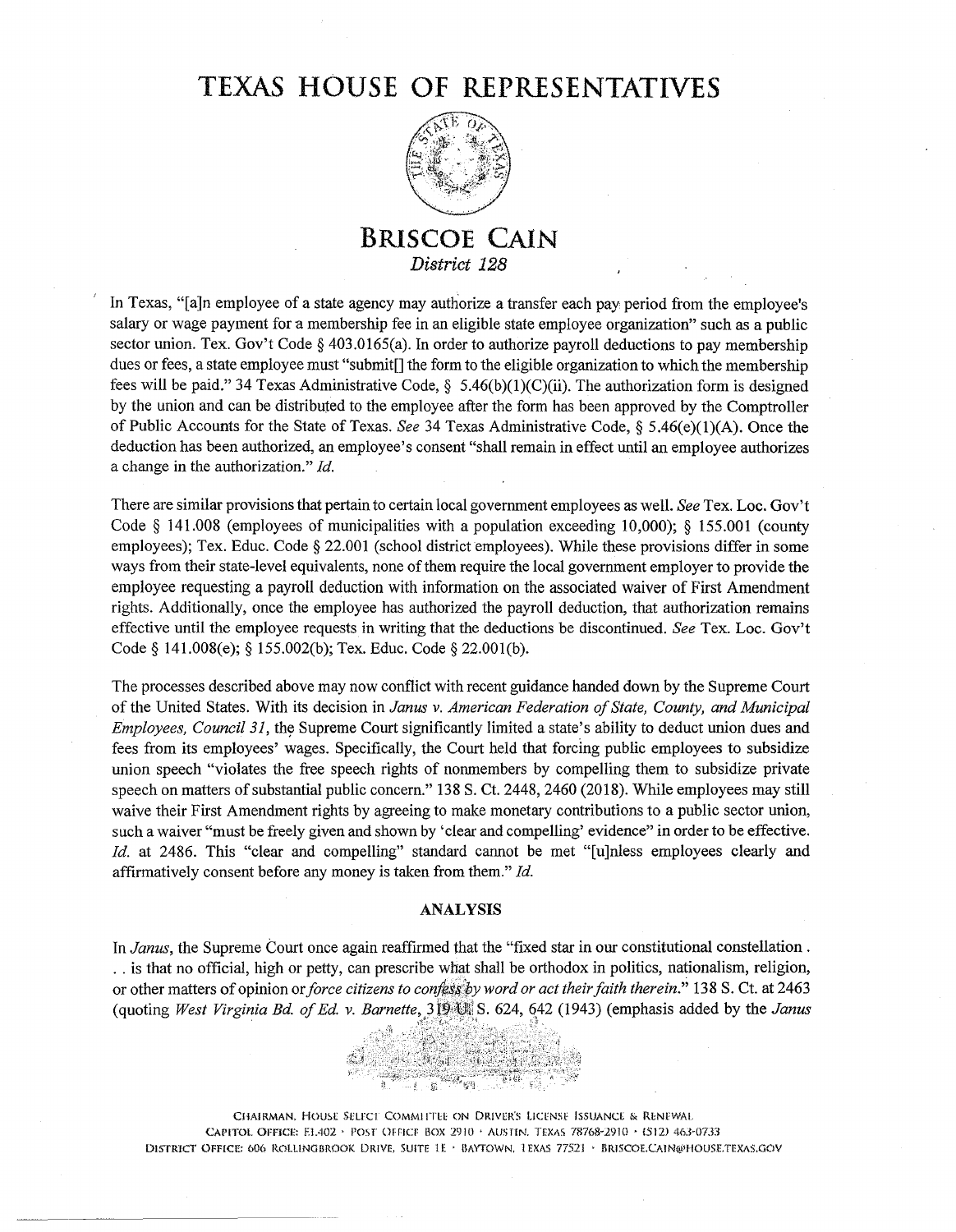

### **BRISCOE CAIN**  *District 128*

Court)). While the decision held that "[n]either an agency fee nor any other payment to the union may be deducted from a nonmember's wages ... unless the employee affirmatively consents to pay," 138 S. Ct. at 2486, the principle underlying this ruling went well beyond fees paid by non-members. This is because the applicability of the First Amendment does not hinge upon membership in a union, as members and nonmembers alike possess the same fundamental rights to be free from compelled speech.

In order to be valid, the waiver of a fundamental right must be voluntary, knowing, and intelligent. *Brady v. United States,* 397 U.S. 742, 748 (1970). A waiver is voluntary if "it was the product of a free and deliberate choice rather than intimidation, coercion, or deception." *Moran* v. *Burbine,* 475 U.S. 412, 421 (1986). And a waiver is knowing and intelligent if the individual has "a full awareness of both the nature of the right being abandoned and the consequences of the decision to abandon it." *Patterson v. Illinois,* 487 U.S. 285,292 (1988) (quoting *Moran v. Burbine,* 475 U.S. 412,421 (1986)). Because the freedom of speech is "the matrix, the indispensable condition, of nearly every other form of freedom," any purported waiver of this right is not effective "in circumstances which fall short of being clear and compelling." *Curtis Pub!* 'g *Co. v. Butts,* 388 U.S. 130, 144 (1967) (plurality opinion).

However, the State of Texas currently does not provide its employees with any notice of their rights against compelled speech. Instead, this responsibility has been outsourced to the entity with the least incentive to crystalize the nature and scope of these rights---public sector unions. Specifically, Section 5.46(b)(1)(C)(ii) of the Texas Administrative Code empowers unions to elicit employee authorizations for the deduction of dues and fees from their paychecks. By ceding the process of eliciting employee consent to the unions themselves, this provision significantly hampers a state employer's efforts to ascertain whether those consents are knowing, intelligent, and voluntary. Not only do self-interested unions have every incentive to inadequately explain the nature of the rights being abandoned and the consequences of the decision to abandon them, but the requirement that employees submit any authorizations to the union leaves open ample opportunities for fraud, intimidation, and coercion. In fact, such perverse incentives and opportunities for mischief are already specifically recognized in this State's regulations. *See, e.g.,* 34 Texas Administrative Code,  $\S 5.46$  (1)(2)(C) (providing that a state agency "may not accept an authorization form that contains an obvious alteration without the state employee's written consent to the alteration"). Accordingly, we ask whether the current process at the state level that allows unions to directly solicit employees to submit a union-created payroll deduction authorization fonn can provide constitutionally adequate notice for the waiver of constitutional rights?

We also ask whether local government employers likewise must provide their employees with notice of the waiver of First Amendment rights before allowing them to authorize payroll deductions toward the payment of union membership fees? While payroll deduction requests are often submitted directly to the local



CHAIRMAN, HOUSE SELECT COMMITTEE ON DRIVER'S LICENSE ISSUANCE & RENEWAL CAPITOL OFFICE: EL.402 · POST OFFICE BOX 2910 · AUSTIN, TEXAS 78768-2910 · {512) 463-0733 DISTRICT OFFICE: 606 ROLLING BROOK DRIVE, SUITE I E: • BAYTOWN, TEXAS 77521 • BRISCOE.CAIN@HOUSE.TEXAS.GOV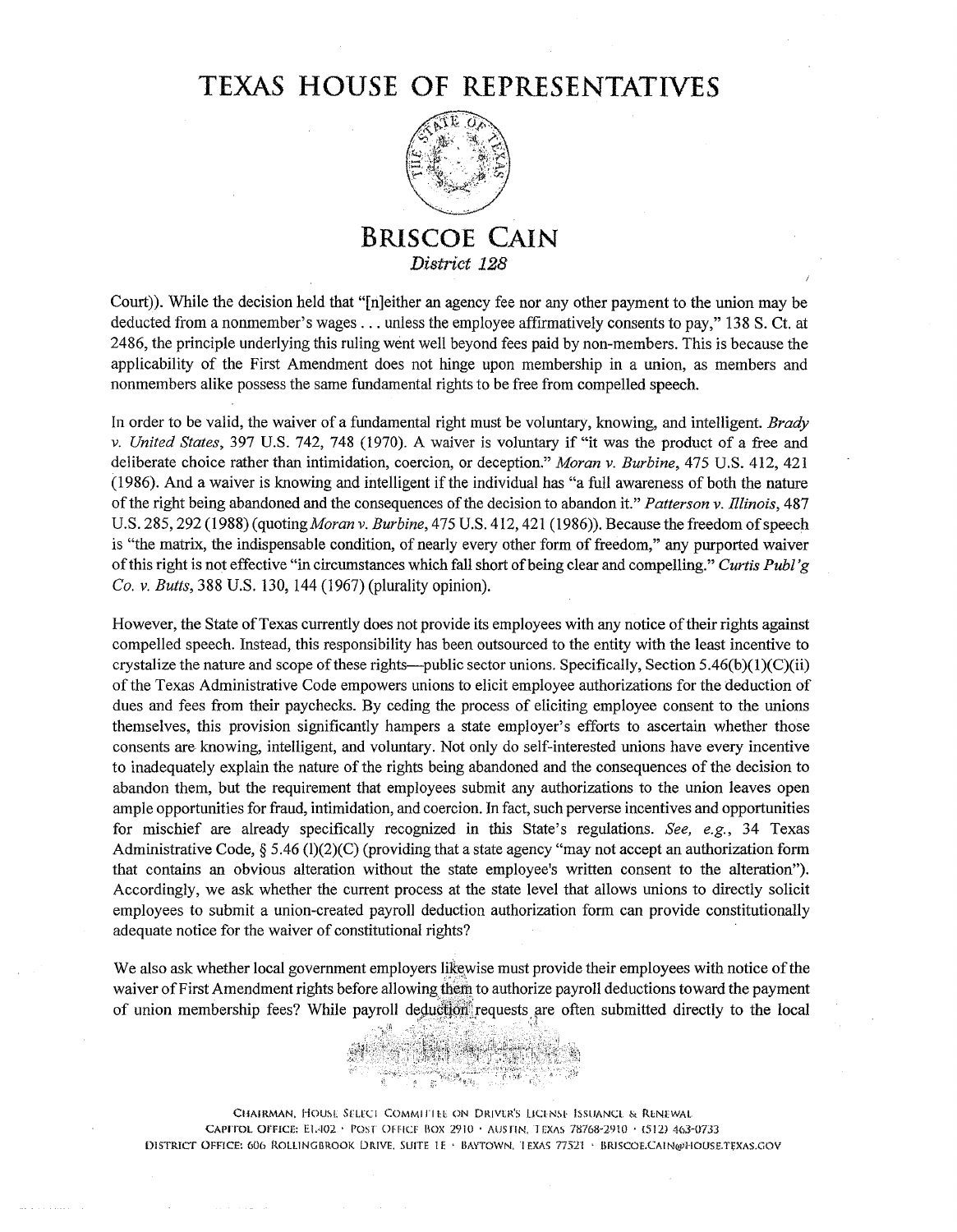

### **BRISCOE CAIN**  *District 128*

governmental entity by the employee, there is still no mandate that these employees be informed of their First Amendment rights. Additionally, there is currently no process in place to assure that a waiver of these rights can be proven by clear and compelling evidence to have been voluntary, knowing, and intelligent.

Additionally, we ask for guidance on whether certain information would be legally sufficient when providing notice of the nature and scope of these rights to an employee. Specifically, would the following consent language, or its equivalent, be legally sufficient to be used to opt-into the use of payroll deductions to support a public sector union:

I recognize that I have a First Amendment right to associate, including the right not to associate. My rights provide that I am not compelled to be a member of a labor organization. I am not compelled to pay a labor organization any money as a condition of employment, and I do not have to sign this consent form. However, I am waiving this right and consent to union membership. I also consent to having union dues deducted from my paycheck. My consent may be revoked at any time, resulting in the immediate termination of any financial agreement to pay the union dues, fees, or any other form of payment.

Finally, we request an opinion on the duration of time that an employee's consent to waive these fundamental rights continues to be constitutionally valid. Because circumstances change over time, it is reasonable to believe that the waiver of a constitutional right may eventually grow stale. This can happen in a variety of ways, including circumstances where an employee changes his views or a union changes the scope or content of its speech. Indeed, one of the precursors to the *Janus* decision specifically recognized that the choice to financially support a union's political activities may change "as a result of unexpected developments" in the union's political advocacy. *See Knox v. Serv. Emps. Int'! Union, Local 1000,* 567 U.S. 298,315 (2012).

In other contexts, such as a suspect's waiver of *Miranda* rights, courts have consistently recognized that the waiver of constitutional rights may expire with the passage of time. *See, e.g., United States v. Nordling,*  804 F .2d 1466, 1471 (9th Cir. 1986) ( concluding that additional *Miranda* warnings were not required where "[n]o appreciable time" elapsed between interrogations); *United States v. Jones,* 147 F. Supp. 2d 752, 761- 62 (E.D. Mich. 2001) ( concluding that where circumstances had changed over time, *Miranda* warnings had become "stale" and the suspect was entitled to receive new warnings and reconsider his prior waiver of rights). Similarly, an employee's waiver of his rights under the First Amendment should not be assumed to last forever. Therefore, we ask your office for an opinion as to whether some periodic inquiry into whether a public employee wishes to continue to waive his First Amendment rights is required. If so, we also ask that for an opinion as to the appropriate amount of time for an employee's waiver of these rights to remain in effect.



CHAIRMAN, HOUSE SELECT COMMITTEE ON DRIVER'S LICENSE ISSUANCE & RENEWAL CAPITOL. OFFICE: EL.402 · POST OFFICE BOX 2910 · AUSTIN. TEXAS 78768-2910 · (512) 463-0733 DISTRICT OFFICE: 606 ROLLINGBROOK DRIVE, SUITE 1E · BAYTOWN, l'EXAS 77521 · BRISCOE.CAIN@HOUSE.TEXAS,GOV